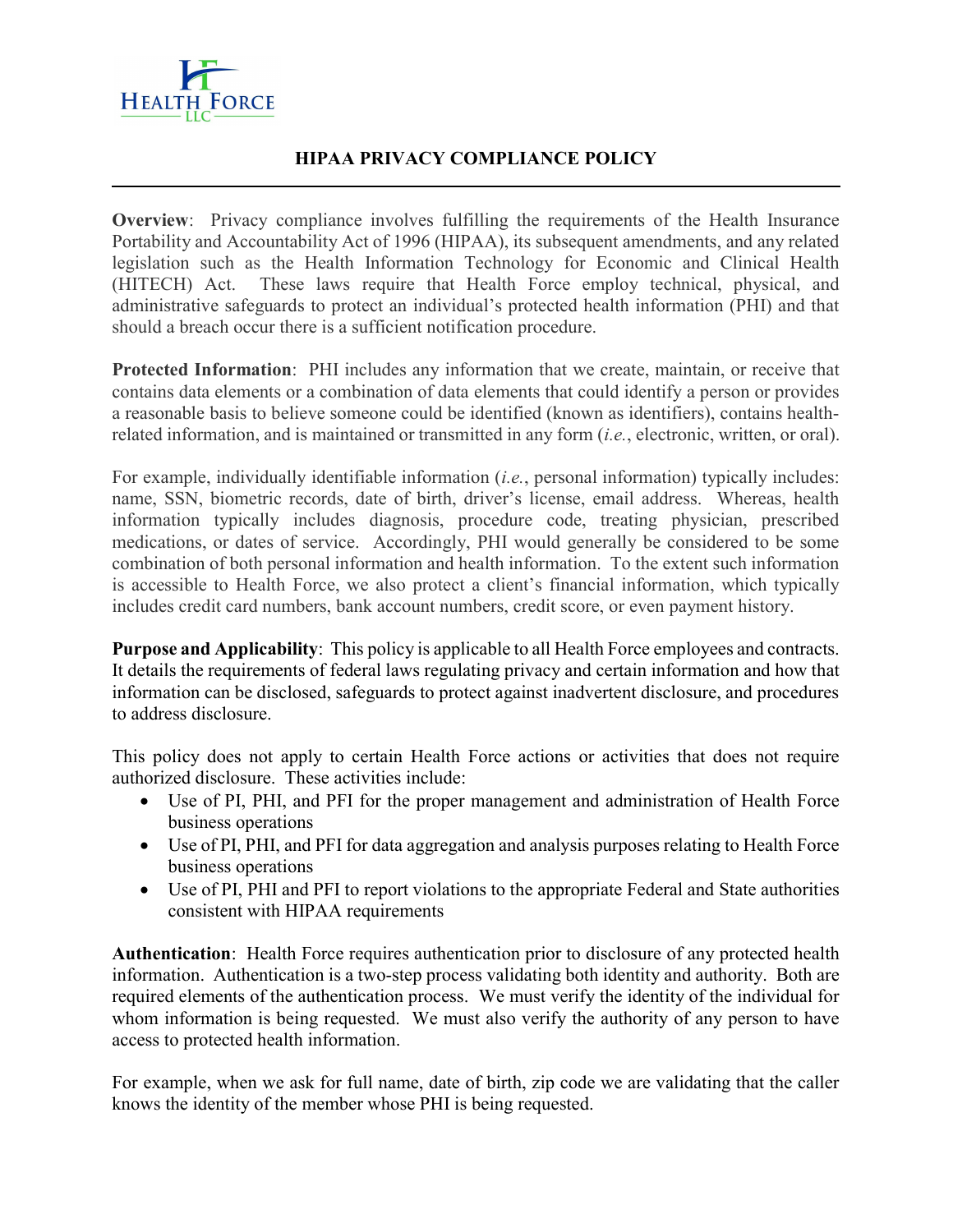

Minimum Necessary: After a caller is authenticated, information should still be released on a minimum necessary basis. Minimum necessary is defined as the limited use and disclosure of protected information to the least amount required to accomplish the intended purpose of the use, disclosure or request. This includes uses and disclosures by business associates from another covered entity.

Safeguards: Regardless of where you work, telework, home office, or at Health Force's office, you are required to follow the below Health Force safeguards:

- Do not leave personal health information openly displayed on your work surface when you are away from your work space during the day.
- Always make sure your computer is password protected and be sure to lock your computer screen when you are away from your work area.
- Clean your work space of all personal health information at the end of the day.
- Secure all personal health information in a locked container, desk, file cabinet, or storage unit at the end of the day.
- Properly dispose of PHI by deleting or shredding any information that is no longer necessary for your specific job function, provided such information does not need to be retained for record retention purposes.
- Do not place discarded personal health information into a trash receptacle.
- Do not allow anyone else to access your laptop before you have properly secured any client's PHI.
- Passwords are to be kept confidential at all times.
- Laptops are to be secured in a locked area when not being used.
- Do not use a speaker phone when discussing personal and health information.
- Avoid discussion of confidential information in public areas, including elevators, break rooms, and waiting rooms.
- Do not check laptop as baggage when traveling.
- Never use a third-party location, such as Staples, Kinko's, or Office Max to print confidential information.
- If sending a fax, always use a cover page with the minimum necessary amount of information.
- Do not leave a laptop or paper documents in a vehicle overnight, including in a trunk.
- Please review and adhere to Health Force's Computer, E-mail, and Internet Access Policy as it relates to PHI.

Breach Disclosure: HIPAA requires Health Force to document all instances of privacy concerns and violations. A privacy incident occurs when an individual's protected information is used or disclosed inappropriately or without his/her permission. In accordance with HIPAA, it is the Compliance Department's responsibility to investigate and determine if the incident is classified as a breach and to take appropriate action as required.

Causes of a privacy incident may vary and could be the result of: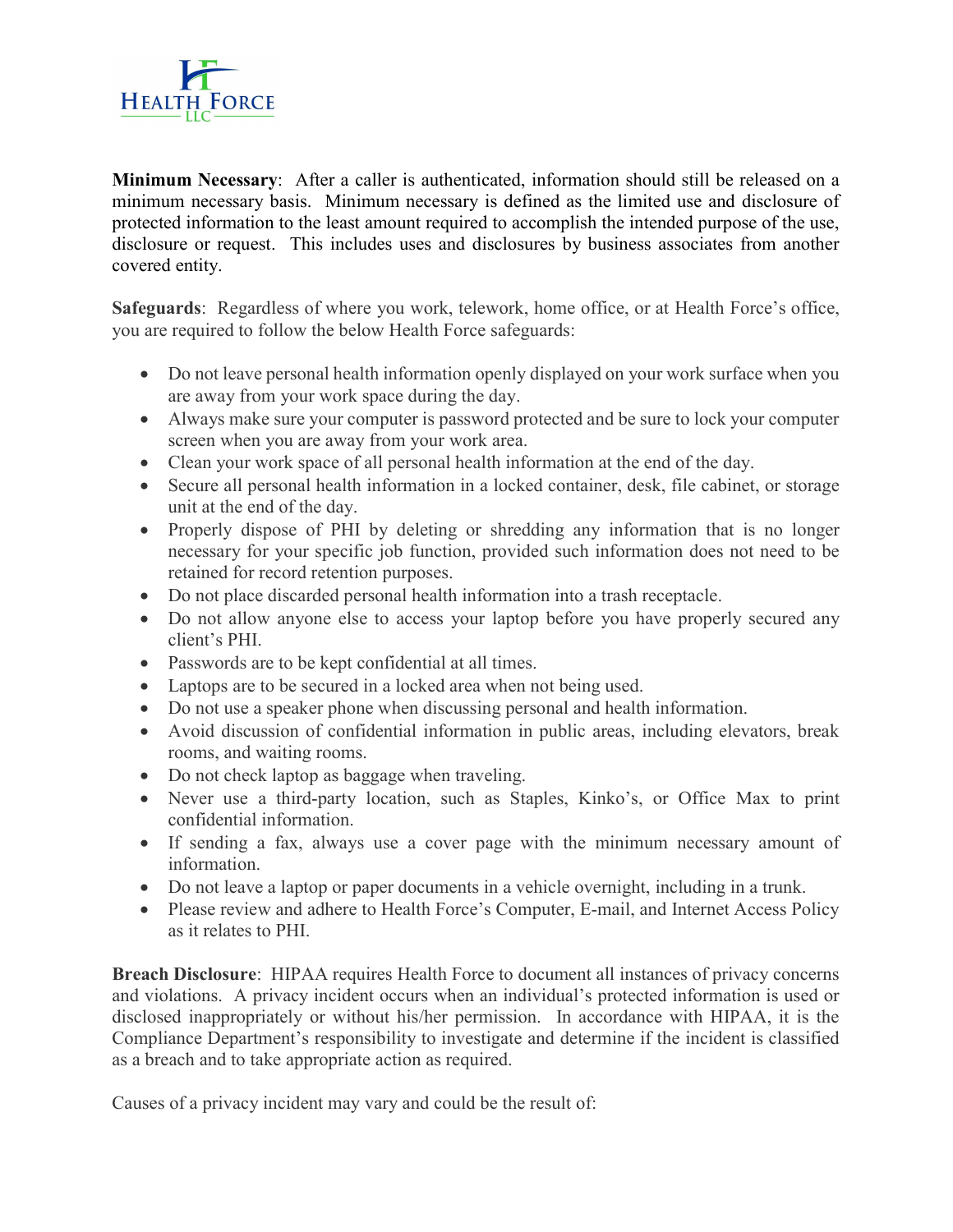

- A system error
- A clerical error
- Malicious intent by an individual

The following are examples of privacy incidents that should be reported to the Compliance Department.

- Medical release forms or medical records were sent to wrong individual
- Faxes containing PHI were sent to the wrong individual, client, vendor, or provider

. Reporting a Privacy Incident

- When: All privacy incidents must be promptly reported.
- How/What: Notify the Compliance Department via email (corporatecompliance@healthforceus.com) or phone (1.877.244.9151 ext. 720) and be sure to be as detailed as possible and may arrangements to securely provide the Compliance Department with all necessary documentation.
- Why: Reporting of a privacy incident is required by federal and state privacy regulations, and it is the right thing to do.

Individual Privacy Rights

- Right to access, inspect, and copy PHI maintained by a business associate of a covered entity.
- Right to obtain an accounting of disclosures of his/her PHI
- Right to request a restriction on the use of his/her PHI
- Right to remove a previous restriction of PHI
- Right to request an amendment of his/her PHI
- Right to request alternative communication methods of his/her PHI
- Right to file a complaint about any violation of his/her privacy